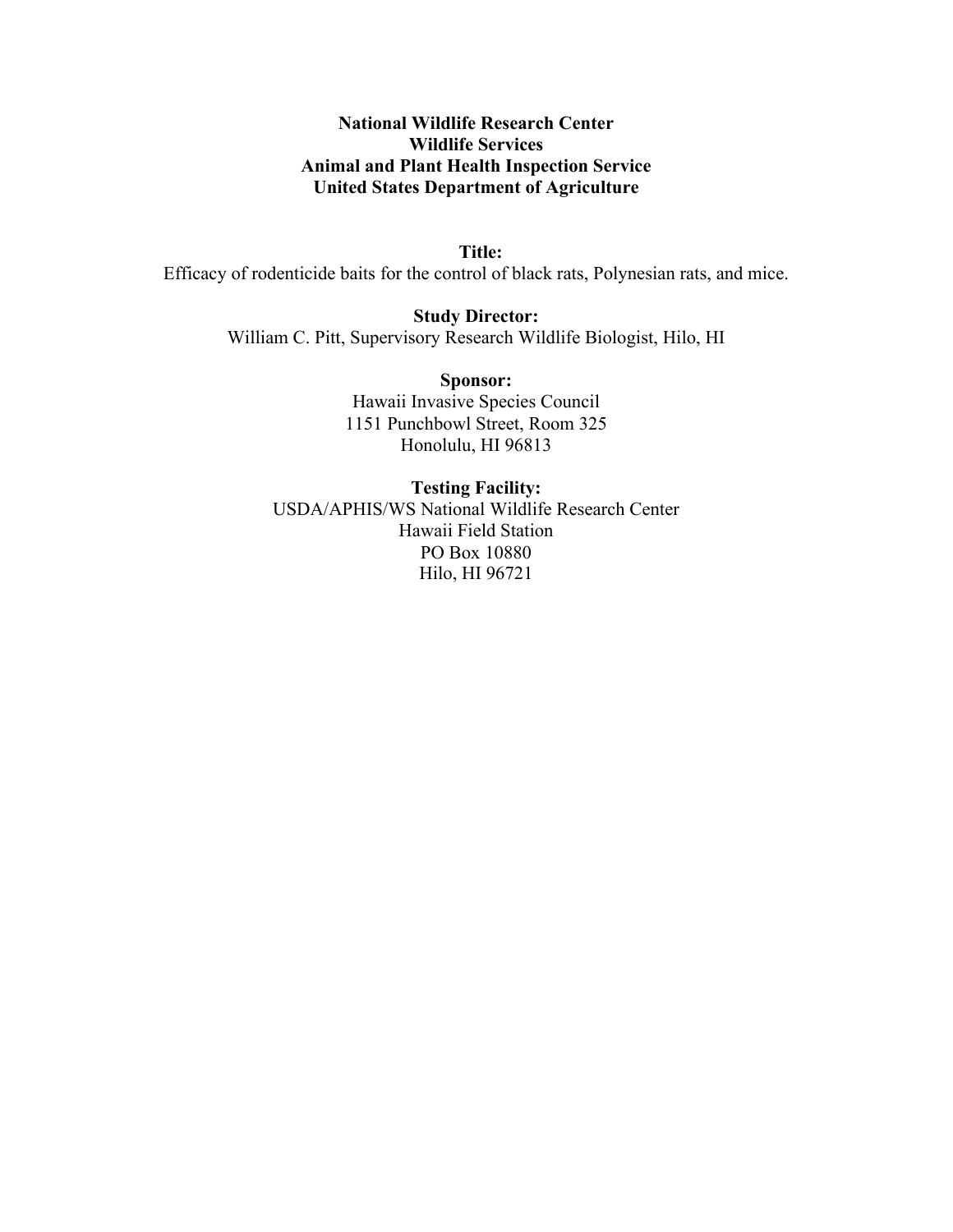# **Executive Summary:**

**1.** We tested the efficacy and palatability of 9 commercial rodenticide formulations on 165 Polynesian rats (Rattus exulans), 160 black rats (R. rattus), and 130 house mice (Mus musculus).

**2.** Efficacy varied by rodenticide tested and rodent species of interest. On average, rodenticides were more effective against mice than either of the rat species and mice tended to eat more rodenticide bait than laboratory chow.

**3.** Efficacy was highest for the second generation anticoagulants tested (Havoc® (brodifacoum), Maki® (bromadiolone), and Generation® (difethialone)). However, this varied across products and a first generation rodenticide, Rozol® (chlorophacinone), had similar effectiveness to the second generation anticoagulants.

**4.** Palatability varied by rodenticide tested and rodent species of interest. Palatability was the lowest for the acute rodenticides.

**5.** Palatability affected the efficacy of rodenticides. Rodenticides that were not preferred by rodents had lower mortality rates. Rodenticides that were preferred had high mortality rates.

**6.** Rodenticide products currently registered for use in Hawaii were not as effective as other products on rodents found in Hawaii. Although some of the other products have higher toxicity, some products were highly effective and are considered similar in toxicity to products currently registered.

# **Citation:**

Pitt, W. C., L. C. Updike, R. T. Sugihara, and R. E. Doratt. 2008.Efficacy of rodenticide baits for the control of black rats, Polynesian rats, and mice. QA 1344 Final Report. USDA, APHIS, WS, NWRC. Hilo, HI. 36 pp.

The use of trade or corporation names within this report are for the convenience of the user in identifying products. Such use does not constitute an official endorsement or approval by the U.S. Department of Agriculture of any product.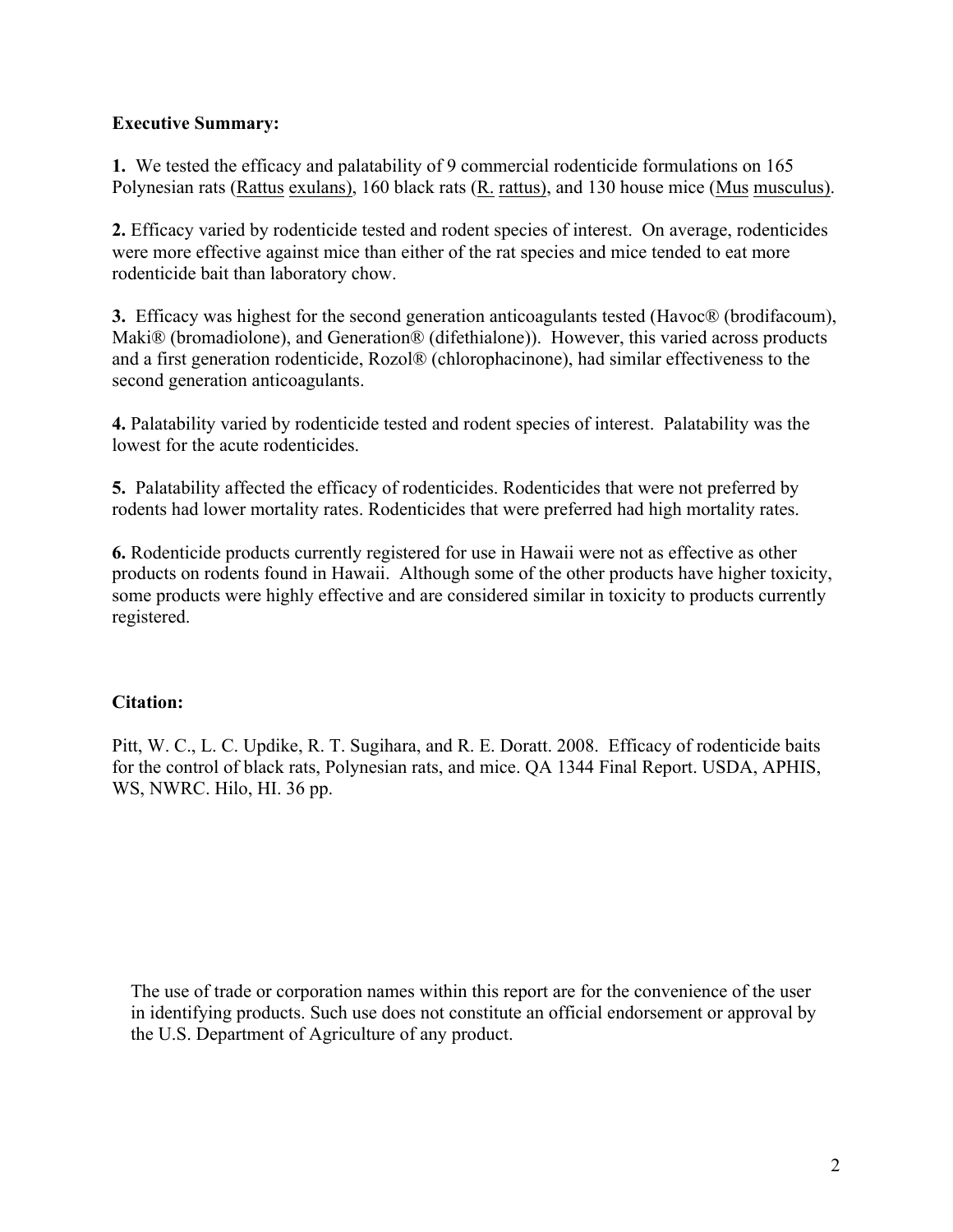# **INTRODUCTION**

Invasive rodents have decimated native flora and fauna, reduced agriculture production, and threatened human health in Hawaii. Although many rodenticides are commercially available nationally, few are available for use in Hawaii or have been tested with wild rodents commonly found in the Pacific (Jacobs 1994). We proposed a comprehensive study to test the efficacy and palatability of commercially available rodenticides to identify the most effective rodenticides for use in Hawaii. This research can be used to support the registration of additional rodenticides for use in conservation areas, agricultural crops, and to protect human health.

The use of any rodenticide is limited by what is labeled for a particular use. However, pursuit of a pesticide label is often limited because most products have not been tested using wild rodents and managers are hesitant to attempt projects with other chemicals with limited data (G. Howald, Island Conservation, pers. comm.). The efficacy of many commercially available products on wild black rats (Rattus rattus), Polynesian rats (R*.* exulans), and mice (Mus musculus) is unknown. Further, the few products that have been used successfully have not been systematically tested in a common laboratory environment or compared to other available products (Swift 1998). However, products vary according to their toxicity to non-target animals, speed of action, method of action, resistance to toxicity, and bioaccumulation and biomagnification potential (Park 1982, Hadler and Buckle 1992, Howald et al. 1999, Stone et al. 1999, Linder and Joermann 2001) . Thus, a product appropriate for one application may not be appropriate for all and limiting the pool of potential products restricts a manager's ability to mitigate the effects of an eradication effort because the managers are initially limited to a few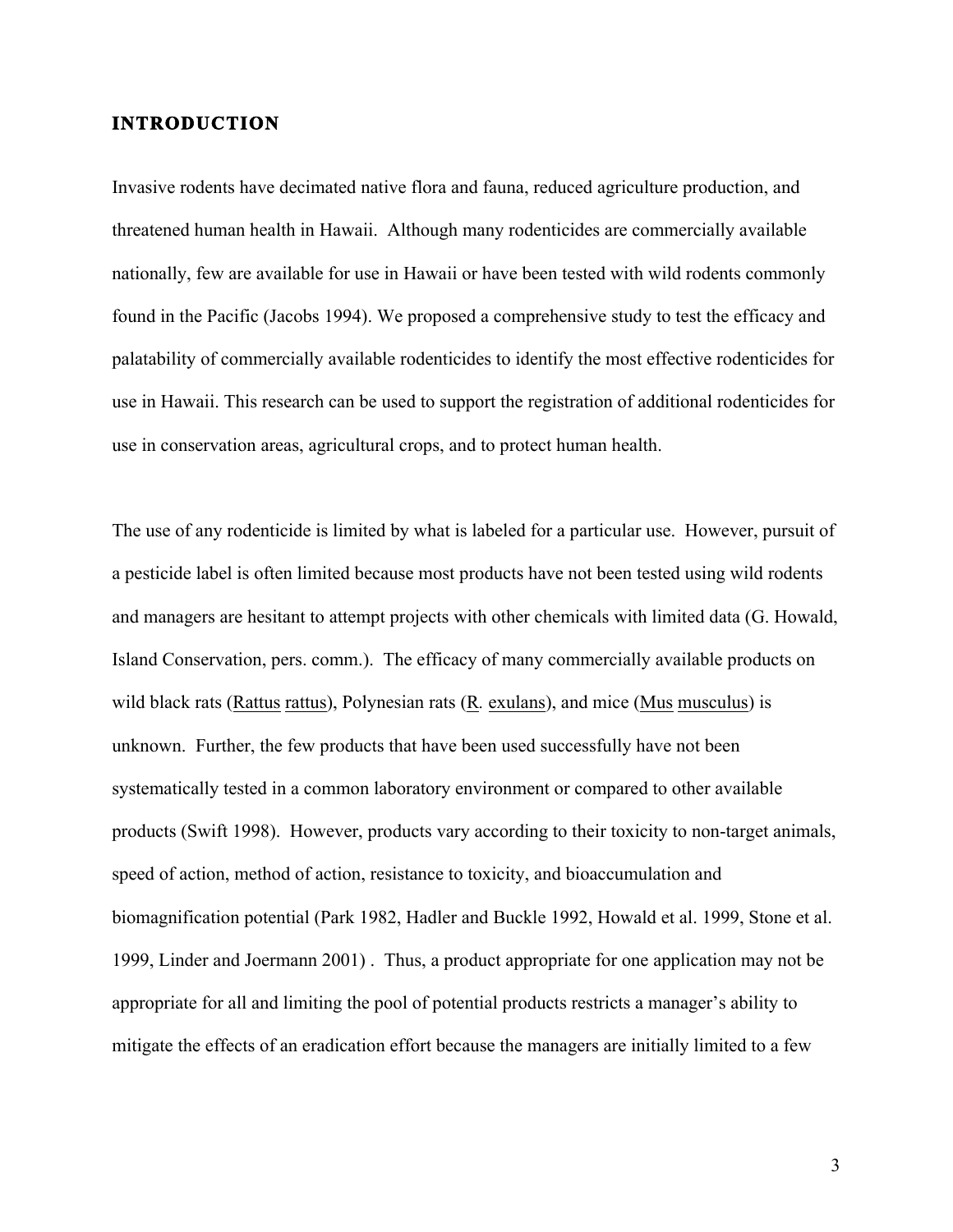products. A major data gap is the effectiveness of these products on feral rats typically found on Pacific islands and a comparison of the effectiveness of the products available.

#### **Resource protection**

Currently, the only rodenticide product registered in Hawaii to protect native species from rodent predation is the diphacinone-based Ramik® Mini-Bars (SLN# HI-980005). Two other products were voluntarily canceled by another manufacturer in September 2005. The availability of multiple products for resource protection is desired for multiple reasons. Continued reliance on one product (or active ingredient) may result in reduced palatability and/or the development of resistance in rodent populations, both of which can lead to lower efficacy. In addition, resource managers may be subject to fluctuations in product availability, given only one product is available. Furthermore, the company currently producing this product could stop making it, decrease production, or fail to renew their label. For all of these reasons, additional products were tested and evaluated.

During the last 15 years, efforts to eradicate rodents from islands have increased and numerous eradications have been completed using commercially available rodenticides (Veitch and Clout 2002, Howald et al. 2007). Few projects have been completed in the United States, but several projects are now in the initial stages on Palmyra Atoll, Lehua (Hawaii), and Cocos Island (Guam). Successful eradications have been completed for roof rats using diphacinone from Buck Island in the U.S. Virgin Islands (Witmer et al. 1998) and using brodifacoum on the Anacapa Islands (3 islands) off the California coast (Howald et al. 2005) and Midway Atoll and for Polynesian rats on Rose and Kure Atolls (J. Murphy, USDA APHIS, pers. comm.). Several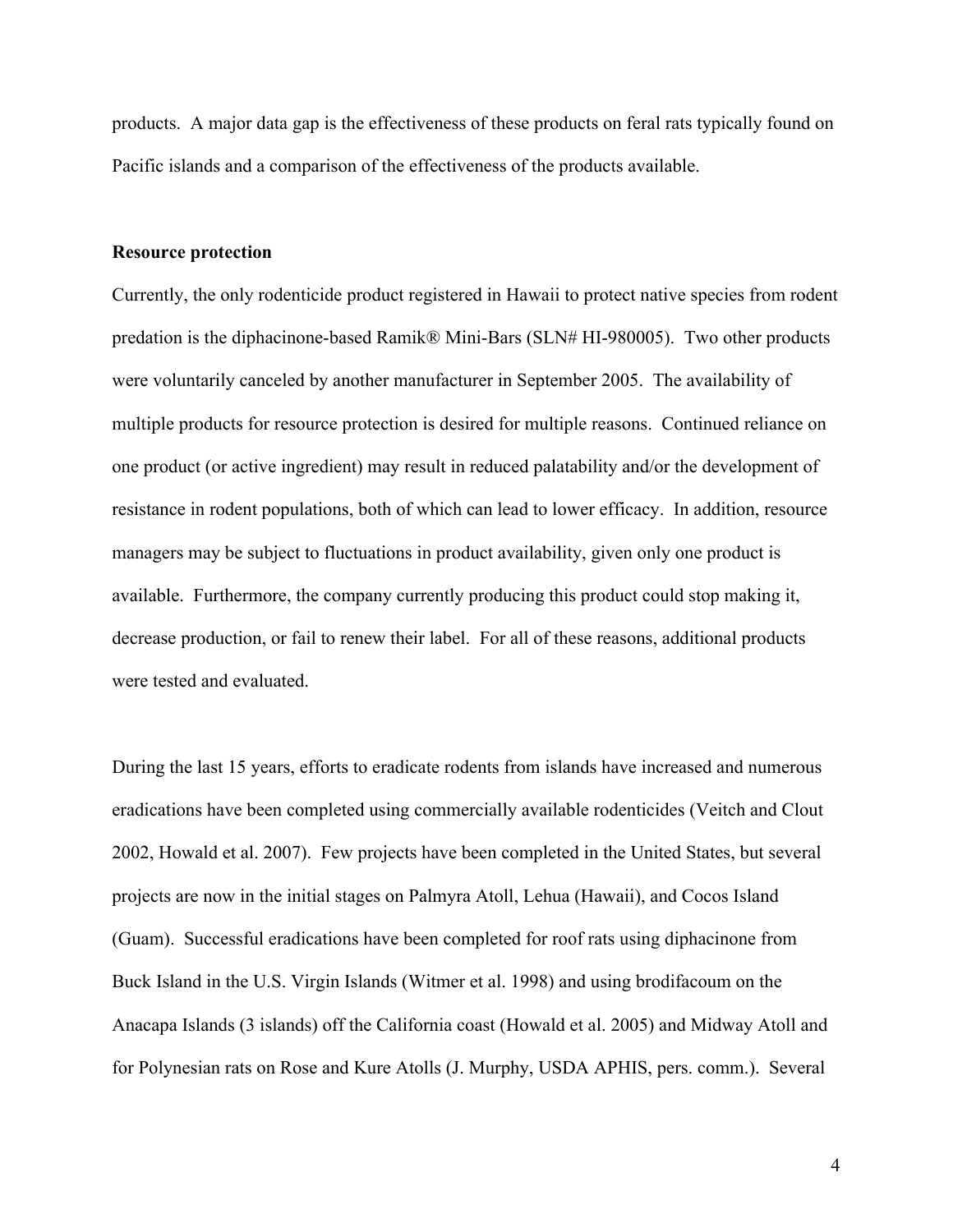other efforts may have been successful eradications but have not been well documented (Green Cay, and Low Cay). Projects are now in the planning stages for Palmyra Atoll, Lehua (Hawaii), and Cocos Island (Guam). Most of the international efforts have also used brodifacoum or diphacinone. Only a few laboratory studies have been conducted with the goal of generating efficacy data for conservation uses of rodenticides on species other than white laboratory rats (Swift 1998, Witmer et al. 1998). Unsuccessful eradication efforts have been documented for brodifacoum applied in bait stations (Palmyra Atoll, J. Murphy, USDA, APHIS, pers. comm.) and by hand broadcast (Congo Cay, J. Eisemann, USDA APHIS, pers. comm.). Three rodenticides (Diphacinone 50 Conservation -- 0.005% diphacinone, Brodifacoum 25D Conservation and Brodifacoum 25W Conservation -- 0.0025% brodifacoum) have been registered recently for control or eradication of introduced rodents on islands for conservation purposes. These labels permit bait to be applied by bait stations, in burrows and tree canopies, and by hand or aerial broadcast.

### **Agriculture**

Currently, only Ramik® Mini Bars All-Weather Rat/Mouse Killer (diphacinone based product, SLN HI-980006) and zinc phosphide baits are registered (EPA Registration numbers 12455-17 for Bell Products and 61282 for HACCO Products) for use in agriculture crops in Hawaii. Furthermore, these products are restricted to macadamia nut orchards and sugarcane (zinc phosphide only). No rodenticides are registered for use in many of the emerging agricultural products (e.g., tropical fruits and seed crops). The diversification of Hawaiian agriculture has outpaced the development of new labels for rodenticides. Obviously, additional pesticides should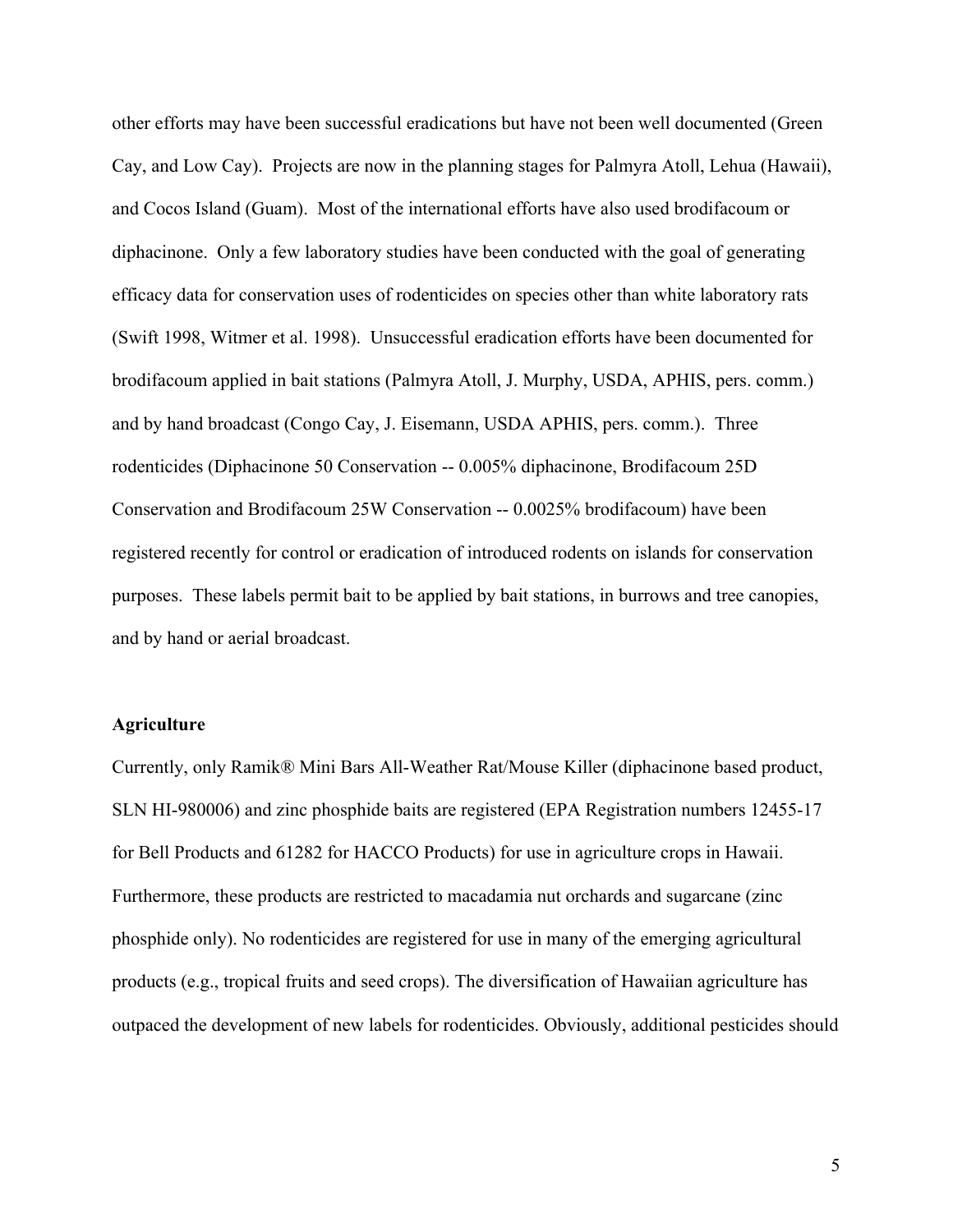be evaluated, so if there is a need to label additional pesticides, the required effectiveness and palatability data would be available on rodent species from Hawaii.

#### **Human Health and Safety**

Rodents are a primary vector of many diseases worldwide and control of rodent outbreaks with rodenticides is one way to reduce the risk of disease outbreaks. Currently, only Prozap® Zinc Phosphide Oat Bait is registered to control rodent outbreaks for human health in Hawaii (SLN # HI-010001). There is considerable human health risk having only a single product registered because the product may not be available when needed or the product may not be effective.

#### **Objective/Hypotheses**

Effective anticoagulant rodenticide baits are needed to control and eradicate rodents. Although many anticoagulant commercial baits are available on the market, there has been little recent testing of efficacy with wild rodents, especially using one standardized protocol. Additionally, rodents often have a choice of food items, so an effective bait must be attractive/palatable, as well as efficacious when presented with an alternative food type. Palatability is a combination of the bait matrix used and in some cases the active ingredient if it can be detected by rodents. We hypothesized that some commercial anticoagulant baits will be consumed and efficacious (>80% mortality) when presented with an alternative food type (two-choice efficacy trial).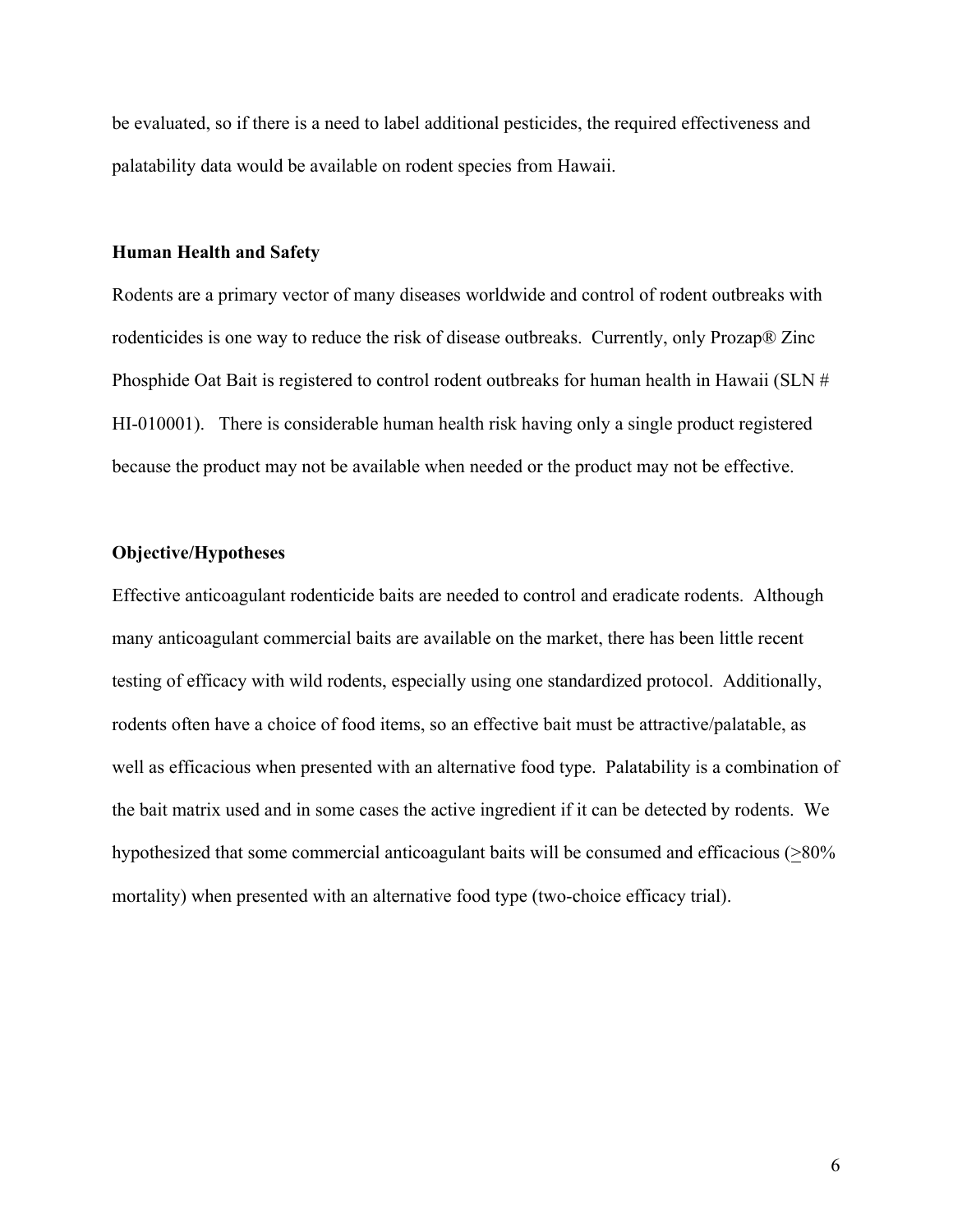### **METHODS/PROCEDURES**

This study was conducted in 3 tiers. Tier 2 was only conducted depending on the outcome of the Tier 1 trial (Figure 1). Tier 3 was only conducted depending on the outcome of the Tier 2 trial. The format and rationale of each tier study is:

### **Tier 1 trials**

The Tier 1 trial was a two-choice rodenticide efficacy trial with a 3-day exposure period. Three days is the shortest period of time that rodenticide bait would typically be available to rodents after a single broadcast-bait drop (allowing for weathering and bait consumption by invertebrates such as crabs).

#### **Tier 2 trials**

The Tier 2 trial was a two-choice rodenticide efficacy trial with a 7-day exposure period. This study was only conducted if the Tier 1 trial did not achieve a mortality rate of 80% or greater. The Tier 2 trial objective was to determine whether a mortality rate of 80% or greater could be achieved by broadcasting more bait in the initial drop or by using a second bait application.

#### **Tier 3 trial**

The Tier 3 trial was a no-choice rodenticide efficacy trial with a 7-day exposure period. This study was only conducted when the Tier 2 trial did not achieve a mortality rate of 80% or greater. The Tier 3 trial objective was to determine if there is a palatability problem with the bait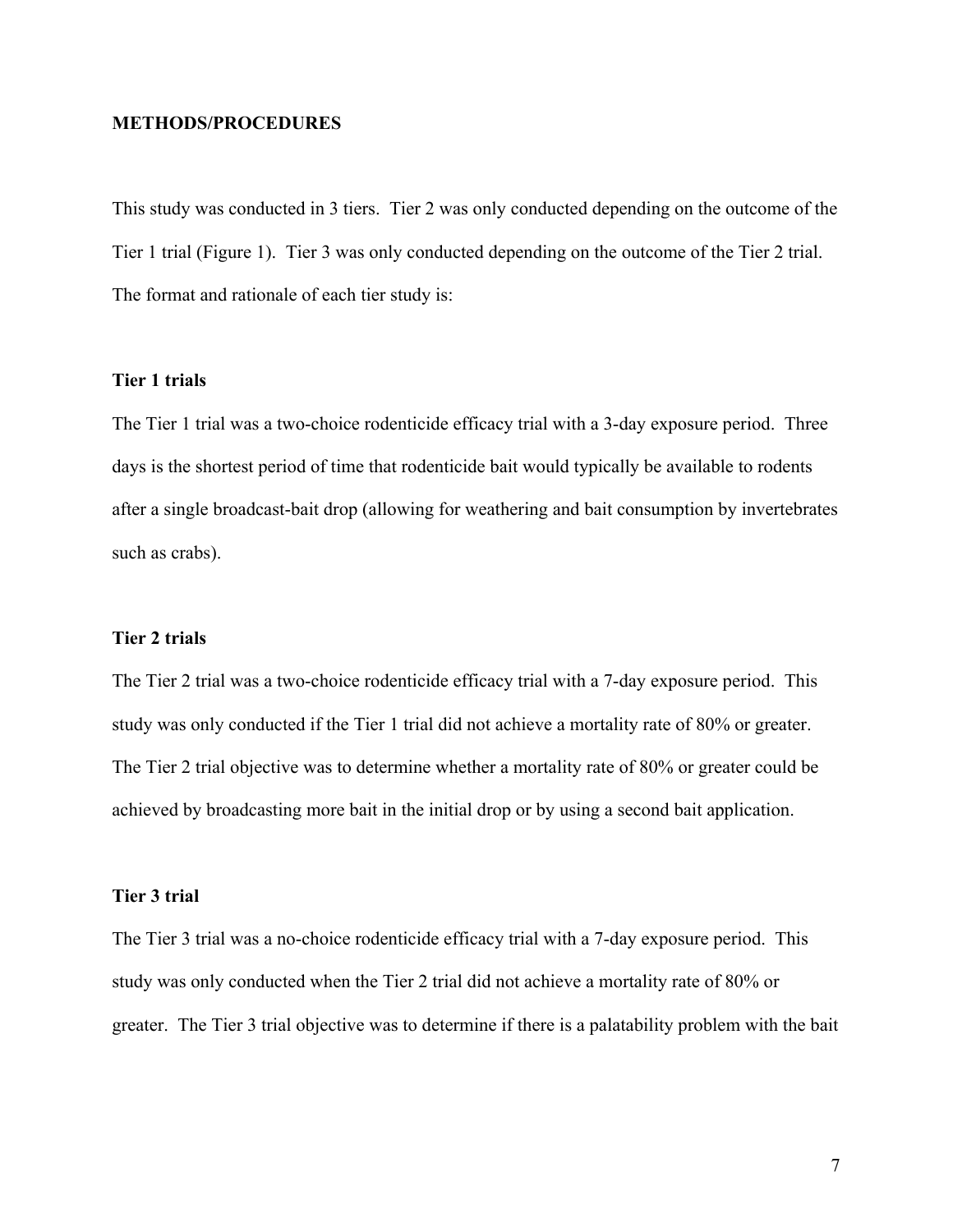(and it wouldn't be consumed if an alternative food was available as in the Tier 1 and 2 trials) or if genetic resistance to the anticoagulant occurs in wild rodent population.

Rodenticides are typically distinguished by the mode of action of the active ingredient which consists of two main categories: acutes and anticoagulants. Acute rodenticides work in several ways but typically result in animal death after a single feeding. Acute rodenticides include bromethalin, a neurotoxin, and zinc phosphide which produces phosphine gas after ingestion (Cherry et al. 1982, Johnston et al. 2005). Anticoagulants work by preventing the blood from naturally clotting. Anticoagulants are further distinguished as first or second generation. First generation anticoagulants typically require multiple feedings to result in mortality. First generation anticoagulants include warfarin, diphacinone, and chlorophacinone. Second generation rodenticides were developed in response to rodents becoming resistant to first generation rodenticides after continued use (Thijssen 1995). Second generation rodenticides usually require fewer feedings than do the first generation anticoagulants to be effective and include brodifacoum, bromadiolone, and difethialone.

#### **Two-choice feeding trials (Tier 1 and 2)**

Free-ranging rodents, live-trapped near Hilo, were maintained in individual rack cages. The rodents were provided with commercial laboratory rodent chow (5001 Purina Rodent Diet, PMI Nutrition International, LLC, Brentwood, MO) and water ad libitum. The rodents were allowed at least three days to acclimate to the cages before the trial began, although rodents were typically acclimated for longer periods. The acclimation period was kept to a minimum so the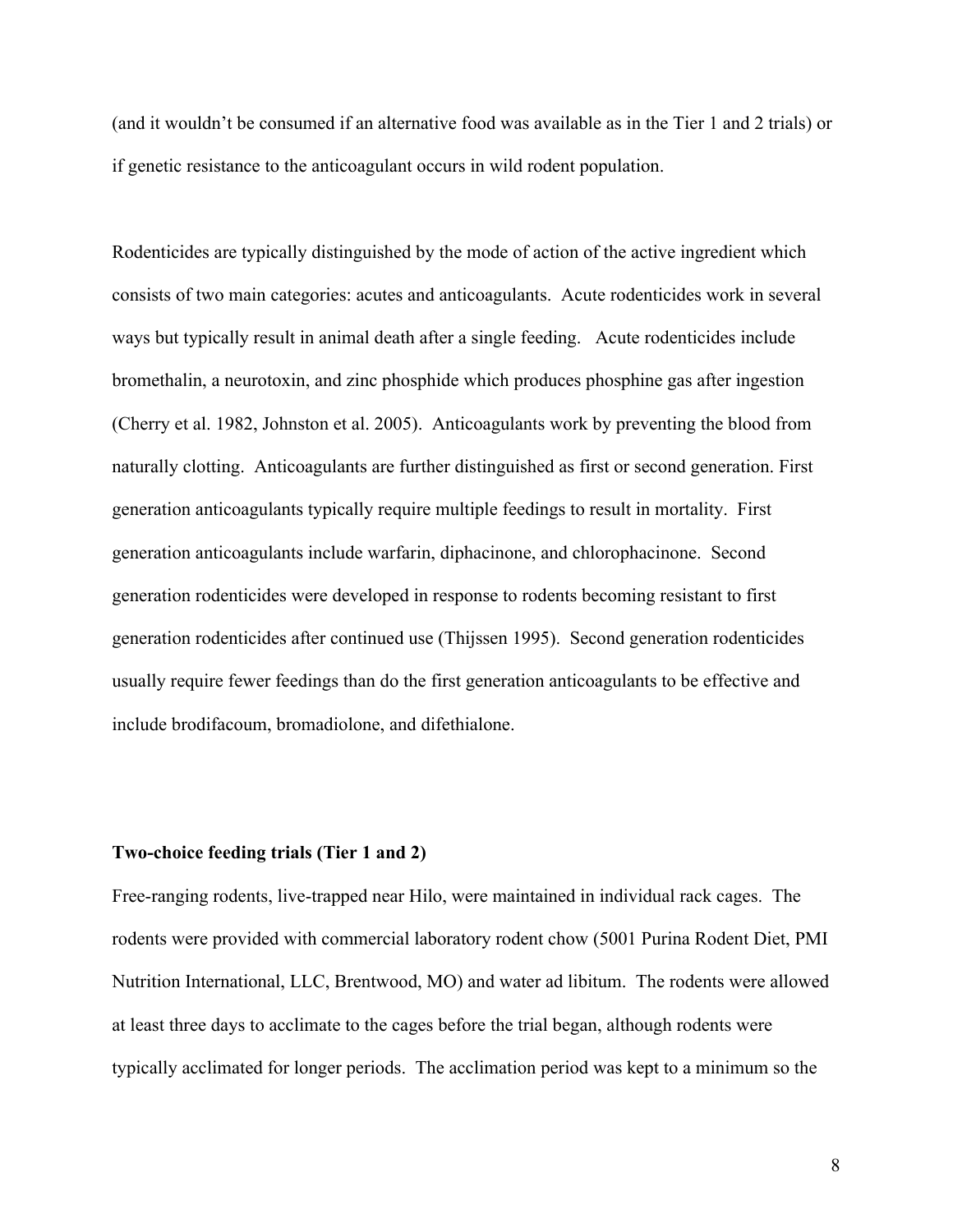natural behavior of rodents toward novel food items would remain consistent and the rodents would not be acclimated to eating only rodent chow. The rodents were weighed and sexed within one day of the start of the trials.

On day 1 of the 3-day, two-choice feeding trial, 10 caged rodents were randomly assigned to each treatment (Appendix 1; Ramik Green® (0.005% diphacinone); Havoc® 0.0025% brodifacoum; Maki® 0.005% bromadiolone; Rozol® 0.005% chlorophacinone, Generation® 0.0025 % difethialone, Gunslinger® 0.01 % bromethalin, Prozap® Zinc Phosphide Oat Bait (2% zinc phosphide), Prozap® Zinc Phosphide Pellets (2% zinc phosphide), and Adios® Mouse Killer 0.025% warfarin) group; another 5 caged rodents were assigned as the control group. Each chemical was tested on each rodent species. All rodents were at least 2 months of age (i.e., sexually mature). Each group was made up of 2-3 female rodents, with the remainder of the group being males. When insufficient gender numbers were captured these male/female ratios were not used for the control group in order to maintain the consistency of gender ratios in the treatment groups. The control group continued to receive rodent chow and water during the treatment periods. The treatment groups were given the rodent chow supplemented with an assigned rodenticide bait and continued to receive water, ad libitum. About 30 g of the rodenticide bait was added initially to each cage. Rodenticide bait and rodent chow were replenished as needed so that rodents always had both types of food available. The rodenticide bait and rodent chow were placed in separate ceramic food bowls and bowls randomly placed in the cage each day to eliminate position feeding bias of animals. Food consumption was calculated by weighing the food when the trial began, the food when replenished, the accumulation of spillage below the wire cage on the tray, and the food remaining in the cage and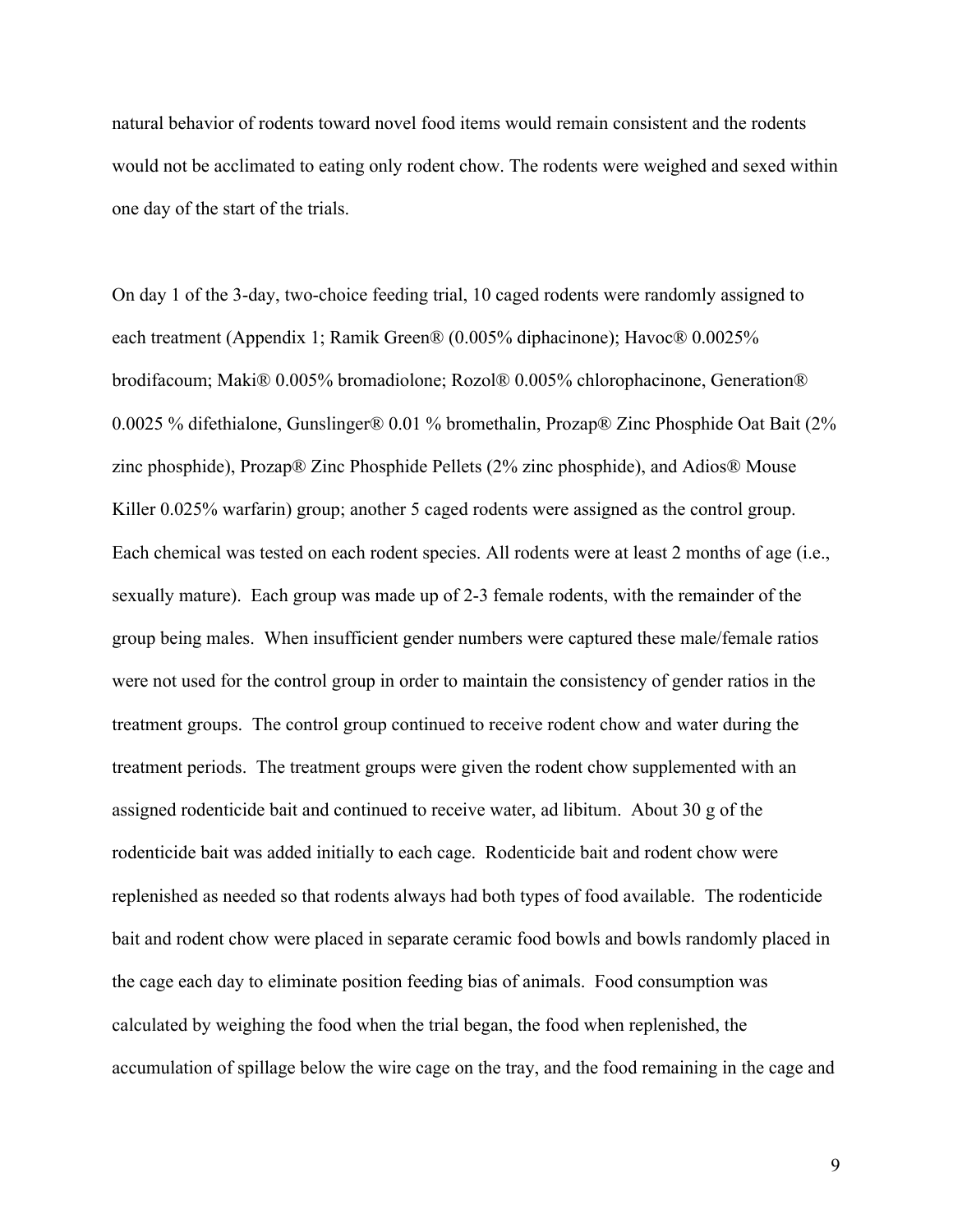on the tray after the each day. Excessively soiled (urine/feces) bait was replaced. All rodenticide bait was removed at the end of the third day in an effort to simulate the amount of time aeriallybroadcast bait might be available to rodents on an island before it is consumed by rodents and other animals (especially crabs and other invertebrates) or weathered and deteriorated.

All rodents were examined at least once daily by the study director or his designee and the condition of the rodents and any mortalities were recorded on a data sheet. The study director was notified and consulted if any symptoms of pain or stress were noted. If an animal was experiencing excessive pain or death was imminent, the study director could choose to euthanize the animal. Dead rodents were placed in a labeled zip-lock bag and refrigerated for later necropsy. The bag was labeled with the QA number, study director's name, date, ID number, and weight. When necropsied, they were examined for signs of anticoagulant poisoning as described by Stone et al. (1999). Rodents were observed for another 10 days after the rodenticide bait was removed before surviving rodents were euthanized and processed as described above. During that 10-day period, all rodents were maintained on rodent chow and water. Any mortalities that occur in the 10 day observation period were recorded and carcasses processed as described above. After necropsy, all carcasses from the study were stored frozen.

If <80% of the rodents of a rodenticide treatment were dead or moribund at the end of the 10-day observation period, the Tier 2 study was conducted with another group of 10 rodents. This trial was performed as described above with the exception that the rodenticide bait was provided for 7 days before being withdrawn and the 10-day observation period commencing.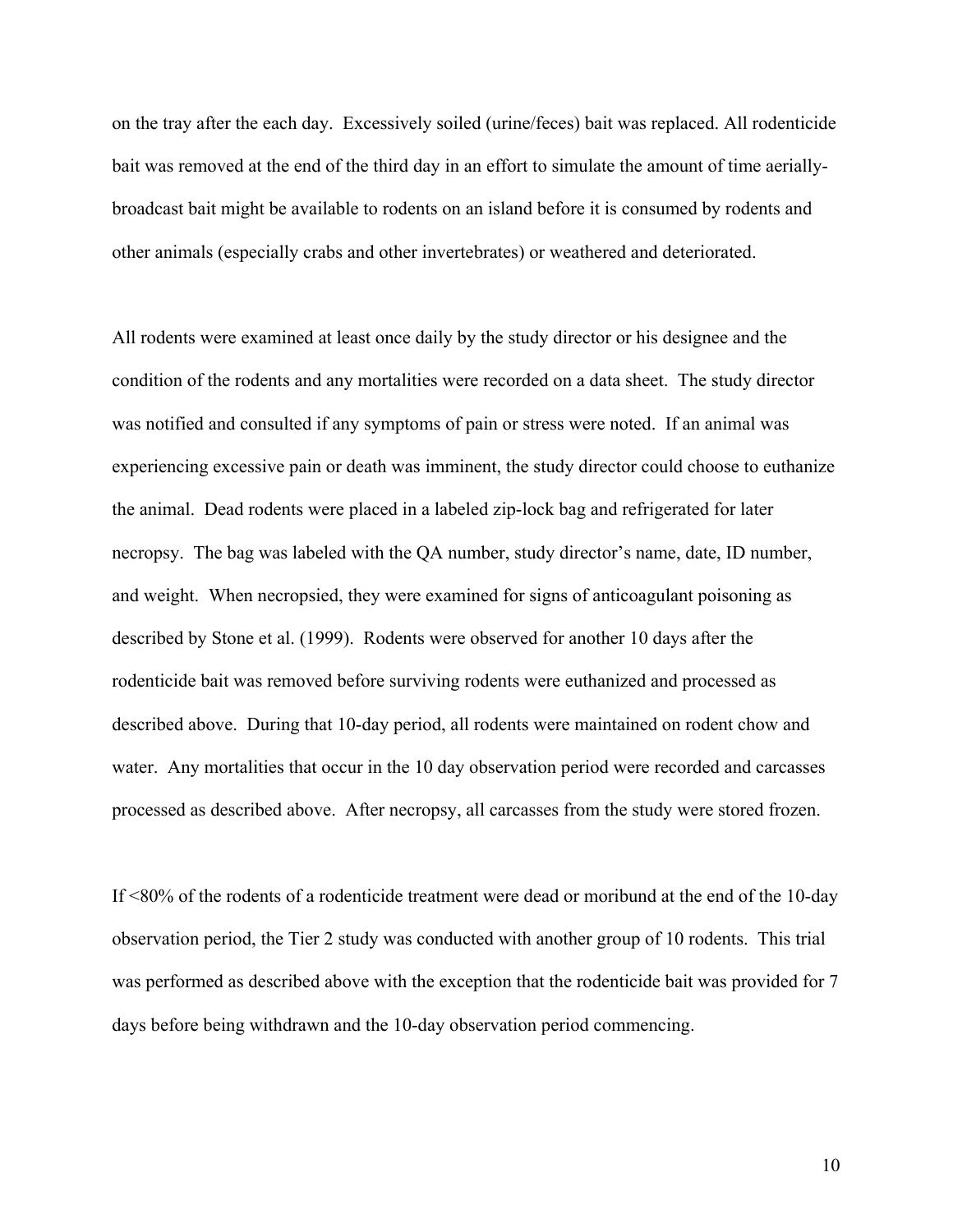### **No-choice feeding trials**

This Tier 3 trial was only conducted if <80% of the rodents in a treatment group were not dead or moribund by the end of the trial for the 7-day rodenticide exposure period (Tier 2). This trial was to determine whether the rodenticide was consumed and caused mortality when no alternative food was available and to ensure that the rodents are not genetically resistant to the rodenticide (important because genetic resistance to some anticoagulant rodenticides has been found in some populations [Pelz et al. 1995]). Rodents not used in previous trials were used and the trial was conducted essentially the same as the above two-choice trial, except that no rodent chow was presented until after day 7 of the trial. As before, there was a 5-rodent control group that was fed rodent chow throughout the trial.

Three of the baits used in this study -- Maki® (bromadiolone), Rozol® (chlorophacinone), and Ramik Green® (diphacinone) -- are already U.S. EPA registered and commercially available over the counter. Two of the test active ingredients (diphacinone and brodifacoum) have been registered for controlling introduced rodents for conservation purposes on islands.

### **Experimental Design and Statistical Analyses**

Rodents were randomly assigned to the treatment and control groups using a randomization computer program (random-number generator) RANDSEL (Sugihara 1997). The food consumption by groups was compared with a GLM multiple analysis of variance test and a Students Newman Keuls multiple range test (Zar 1999). All statistical tests were completed with SAS (2004).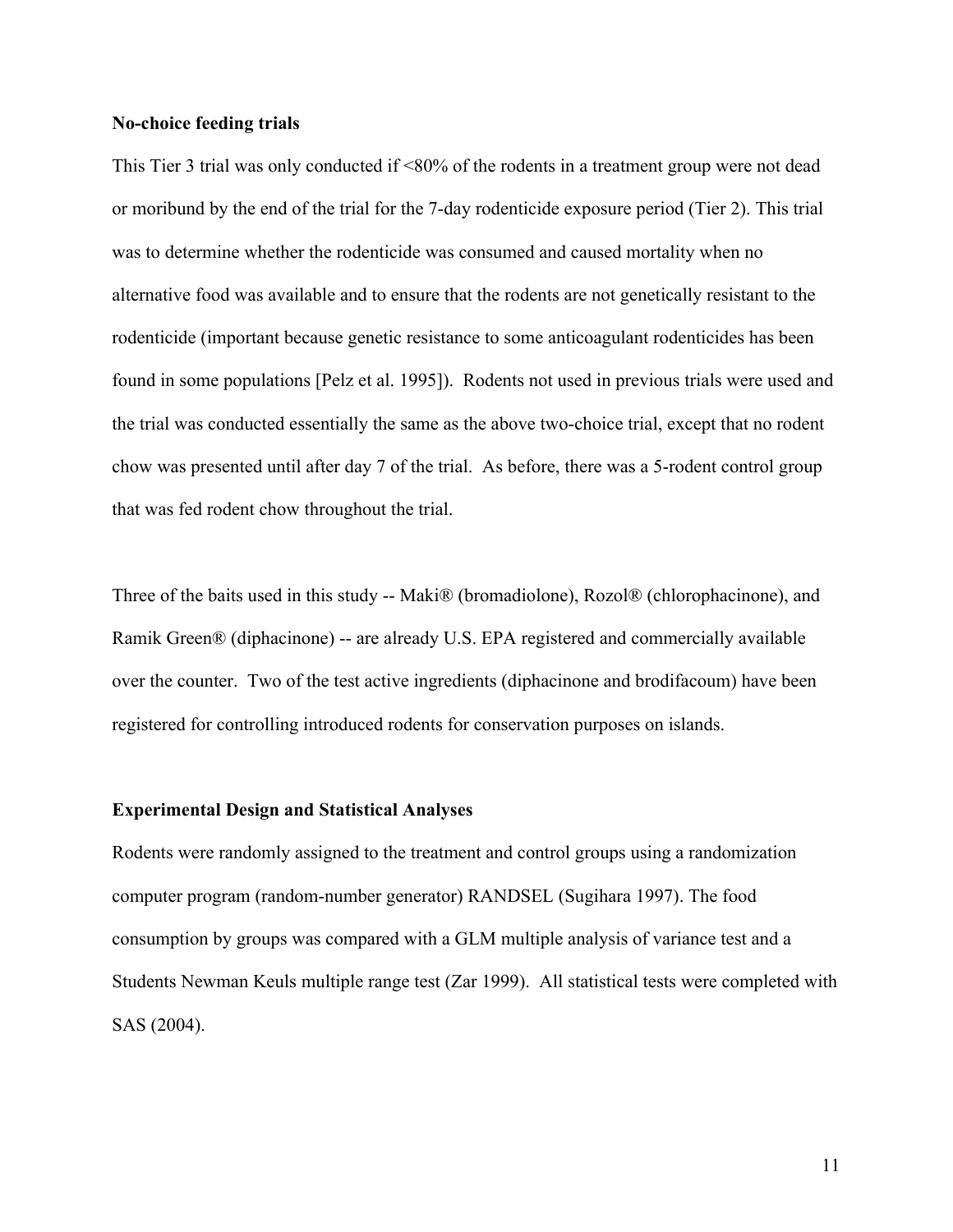### **RESULTS**

We tested the efficacy and palatability of 9 rodenticide formulations on 165 R, exulans, 170 R. rattus, and 140 M. musculus. Rodents spent on average 11.5 days becoming acclimatized to captive conditions, with laboratory rodent chow as food, before being offered alternative baits. Efficacy and palatability varied by rodenticide tested and rodent species of interest. On average, rodenticides were more effective against mice than either of the rat species and mice tended to eat more rodenticide bait than laboratory chow. However, some rodenticides were not effective against mice in the no choice tests.

### **Tier 1 results**

Only 12 of the 27 rodenticide trials resulted in 80% or greater mortality from a 3 day exposure. The highest mortality rates were from second generation anticoagulants (Fig. 2, Tables 1-3). The only rodenticide that had 80% or higher mortality for all three species was Generation® (difethialone). Maki® bromadiolone and Havoc® brodifacoum had 70% or higher mortality rates for all three rodent species. Two rodenticide formulations, Adios® Mouse Killer (warfarin) or Ramik Green® (diphacinone) had mortality rates of 40% or less for the rodent species tested during the three day trial.

Palatability varied greatly between species (Fig. 5) and products (Fig. 6). The Rozol® chlorophacinone bait was more preferred by all rodent species than any other product (df=8,  $F=10.97$ ,  $p < 0.001$ ; Table 4). On average, all rodent species ate more than 7 times as much Rozol® (chlorophacinone) bait as they did the laboratory rodent chow during the 3 day exposure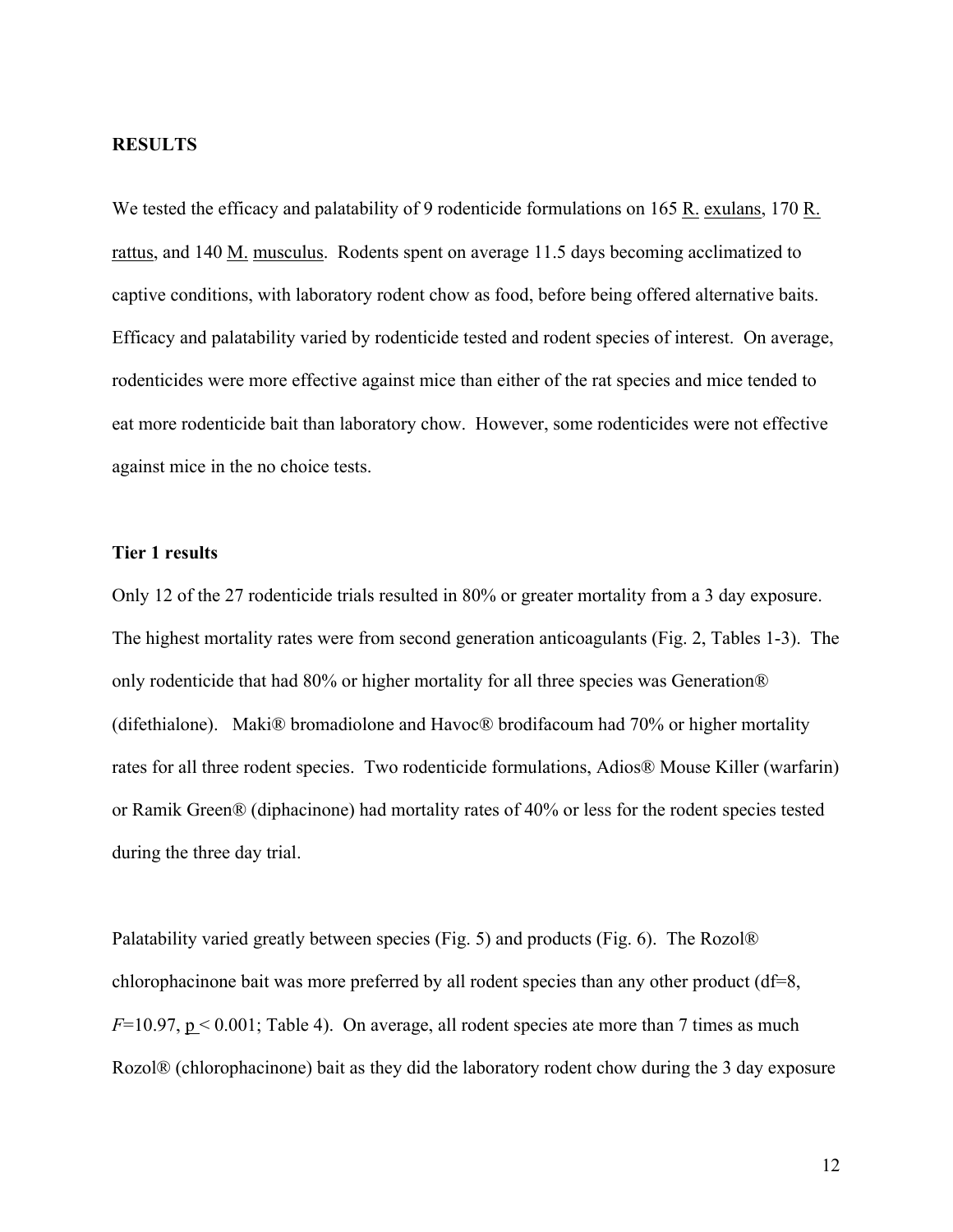period (Fig 5). Palatability was significantly linked to mortality and rodents that died ate more bait than laboratory chow (Table 4). Adios® Mouse Killer (warfarin), Prozap® (zinc phosphide pellets), Prozap® (zinc phosphide oats), and Gunslinger® (bromethalin) were avoided by the two rat species but eaten by the mice. Overall, mice ate more poison bait over than laboratory chow in every trial (Table 3).

#### **Tier 2 results**

For 7 day two choice trials, six of 15 rodenticide products tested resulted in 80% or greater mortality (Fig. 3, Tables 5-7). The Rozol® (chlorophacinone) product was 100% effective on the two species tested. Only Ramik Green® (diphacinone) did not achieve 80% or higher mortality for at least one of the three rodent species in tier 1 or 2 trials. Adios® Mouse Killer (warfarin), Prozap® (zinc phosphide pellets), and Prozap® (zinc phosphide oats) had low mortality rates. The only products that achieved 80% or greater mortality in the two choice tests for all rodent species (Tier 1 and 2) were Rozol® (chlorophacinone), Maki® (bromadiolone), Havoc® (brodifacoum), and Generation® (difethialone).

Palatability was similar to the Tier 1 results (Fig. 7). Adios® Mouse Killer (warfarin), Prozap® (zinc phosphide pellets), Prozap® (zinc phosphide oats), and Gunslinger® (bromethalin) were avoided by the two rat species. The Rozol® (chlorophacinone) bait was preferred.

#### **Tier 3 results**

In no choice tests, only three of 9 trials did not achieve 80% mortality: Ramik Green® (diphacinone) on mice, Adios® Mouse Killer (warfarin) on mice, and Prozap® (zinc phosphide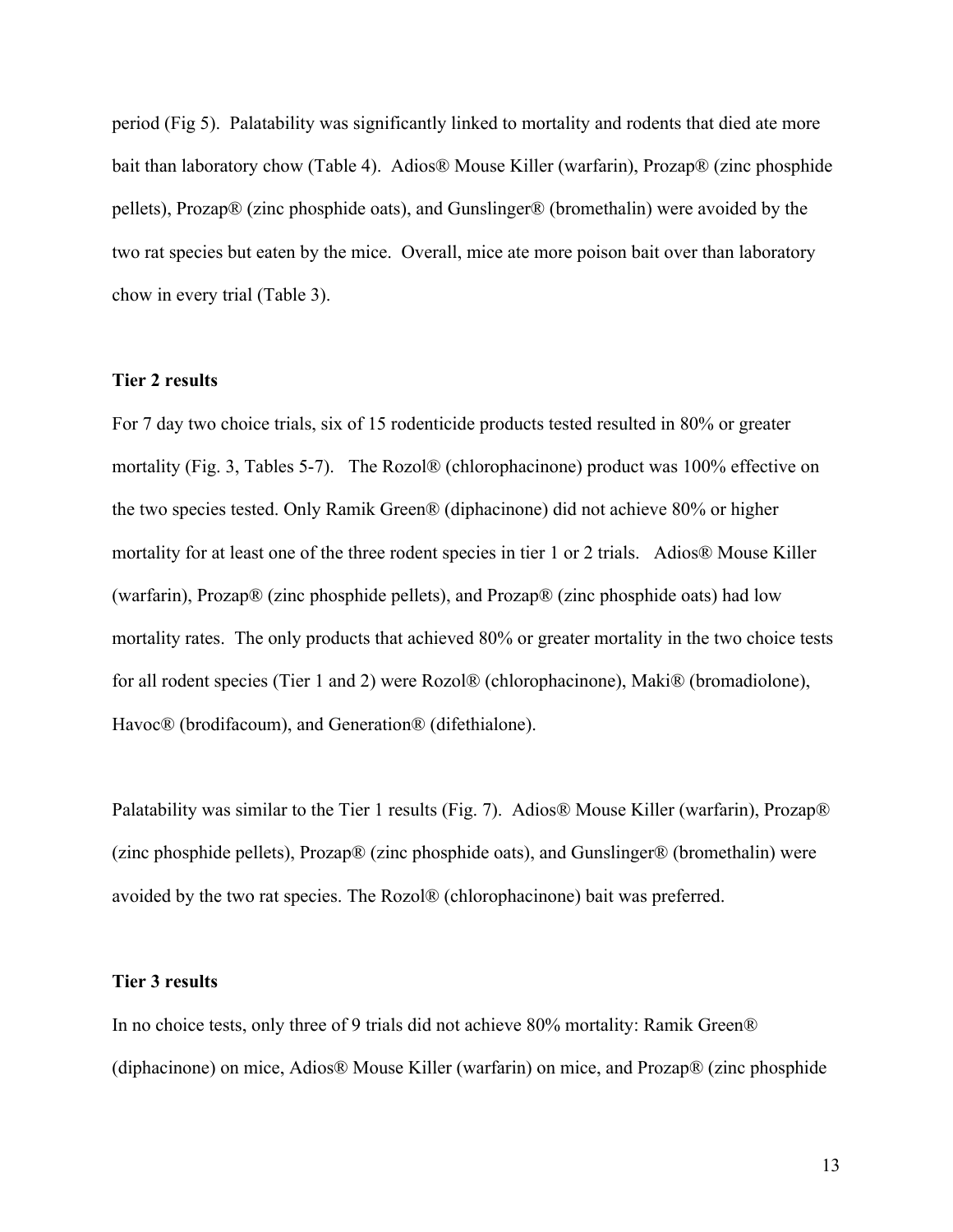pellets) on R. exulans (Fig. 4, Tables 8-10). All products were effective against black rats. Rodents tended to consume less amounts of Gunslinger® (bromethalin), Adios® Mouse Killer (warfarin), Prozap® (zinc phosphide pellets), and Prozap® (zinc phosphide oats) than animals in the control group consumed of the maintenance laboratory rodent chow.

### **DISCUSSION**

#### **Rodenticide categories**

As expected, the second generation anticoagulants performed better on average than the first generation or the acute rodenticides. Nonetheless, the choice of rodenticide for a specific application needs to include potential for secondary hazards and overall safety. Second generation rodenticides are more hazardous to human health and wildlife than other rodenticide products. The Environmental Protection Agency is considering limiting the use of many second generation rodenticides (EPA 2007). The efficacy of any product is a combination of the toxicity of the material and the palatability to the target species. Second generation rodenticides had higher average palatability preference ratios than acute rodenticides, thus, they tended to perform better overall in efficacy tests.

The preference ratios tended to be lower for acutes than the anticoagulants. This was especially evident in the two rat species, as mice tended to prefer any bait over the laboratory chow. Palatability was low for baits containing zinc phosphide (Prozap® oats and pellets), as has been found previously (Johnston et al. 2005). The low palatability of zinc phosphide products may be the direct result of the active ingredient being detected by rodents. Adios® Mouse Killer (warfarin) and Gunslinger® (bromethalin) also had low preference ratios but it is unclear if this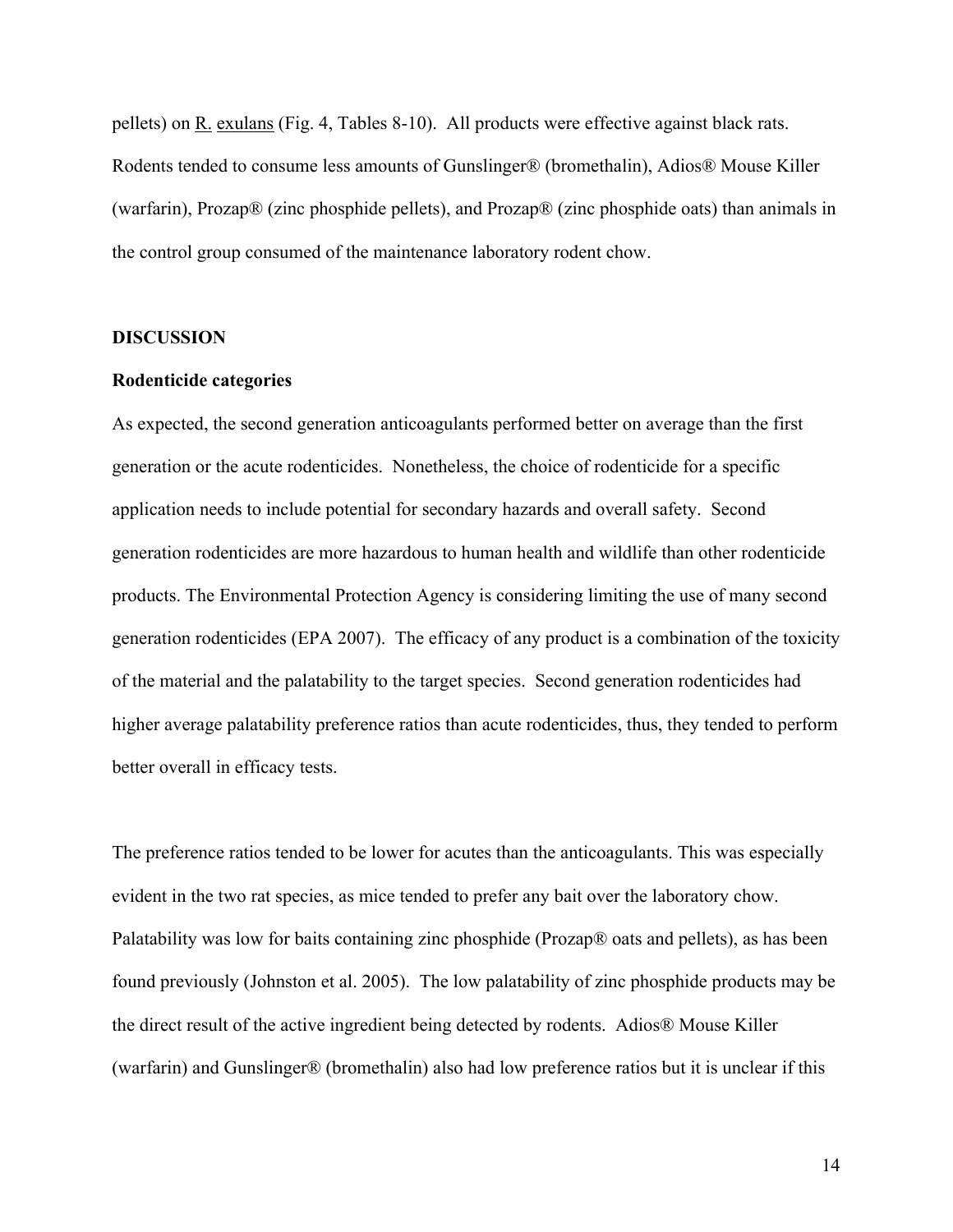is the result of the bait matrix or the active ingredient. Because the preference ratios are based on feeding, Polynesian rats and mice may have stopped feeding on the Gunslinger® (bromethalin) after ingesting a lethal dose and still died. However, black rats also had a low preference ratio for Gunslinger® (bromethalin) and had a low mortality rate, 20% in the three day trial.

### **Specific Products**

Difethialone (Generation ®) was the only product that achieved 80% or higher mortality on all three species in the three day two-choice tests. This product also had higher preference ratios than other second generation anticoagulants. The two other second generation products (Havoc ® brodifacoum, and Maki® (bromadiolone) had similar mortality rates and lower preference ratios than Generation® (difethialone). The combination of the high toxicity and high palatability resulted in high efficacy for these three products.

Rozol® (chlorophacinone) performed close to the level of the second generation rodenticides. Although this is a first generation anticoagulant, the high preference ratios resulted in mortality rates that were comparable to the second generation products. After the two choice trials (3 and 7 day), Rozol® (chlorophacinone) achieved results that were indistinguishable from the second generation rodenticides.

Only three of the 9 trials in the no choice test failed to achieve 80 % or greater mortality. In these tests, rodents refused to eat the bait even though no other food was available. Obviously from the low preference ratios,  $R$ . exulans preferred not to eat Prozap $\mathcal{R}$  (zinc phosphide pellets).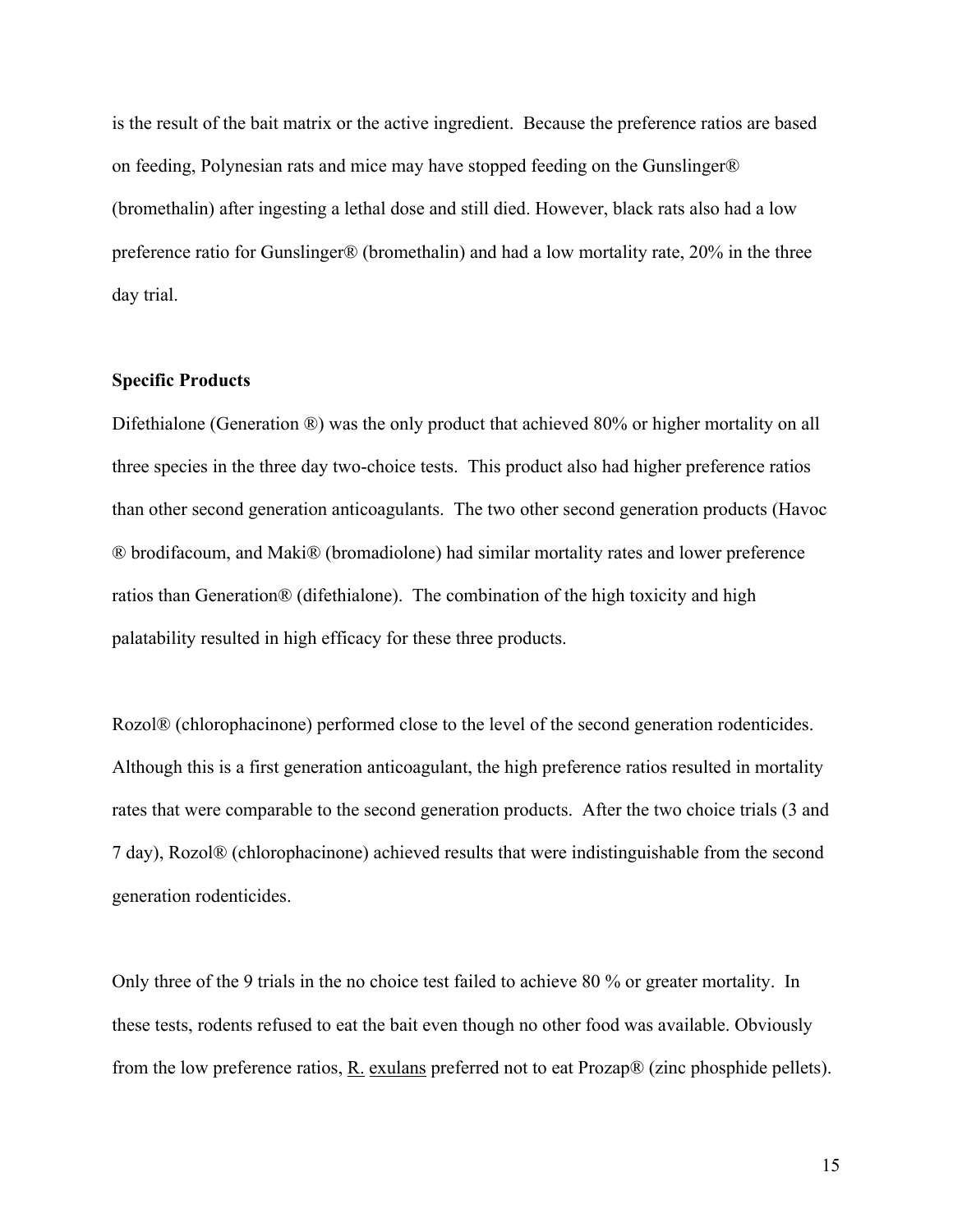However, the low mortalities of Ramik Green® (diphacinone) or Adios® Mouse Killer (warfarin) on mice are not as clear from the overall totals. For these two products, mice often refused to eat the products for several days, thus they may not have a received a lethal dose. Over the course of the test period, mice ate less and less of these two products. Ramik Green® (diphacinone) was the only product that did not have at least 80% mortality for a single rodent species in the two choice tests. Adios® Mouse Killer (warfarin) has similar results but had 80% mortality of black rats in the 7 day two choice test. The low efficacy of these two products was the result of low overall product toxicity and low palatability compared to Rozol® (chlorophacinone) and the second generation anticoagulants.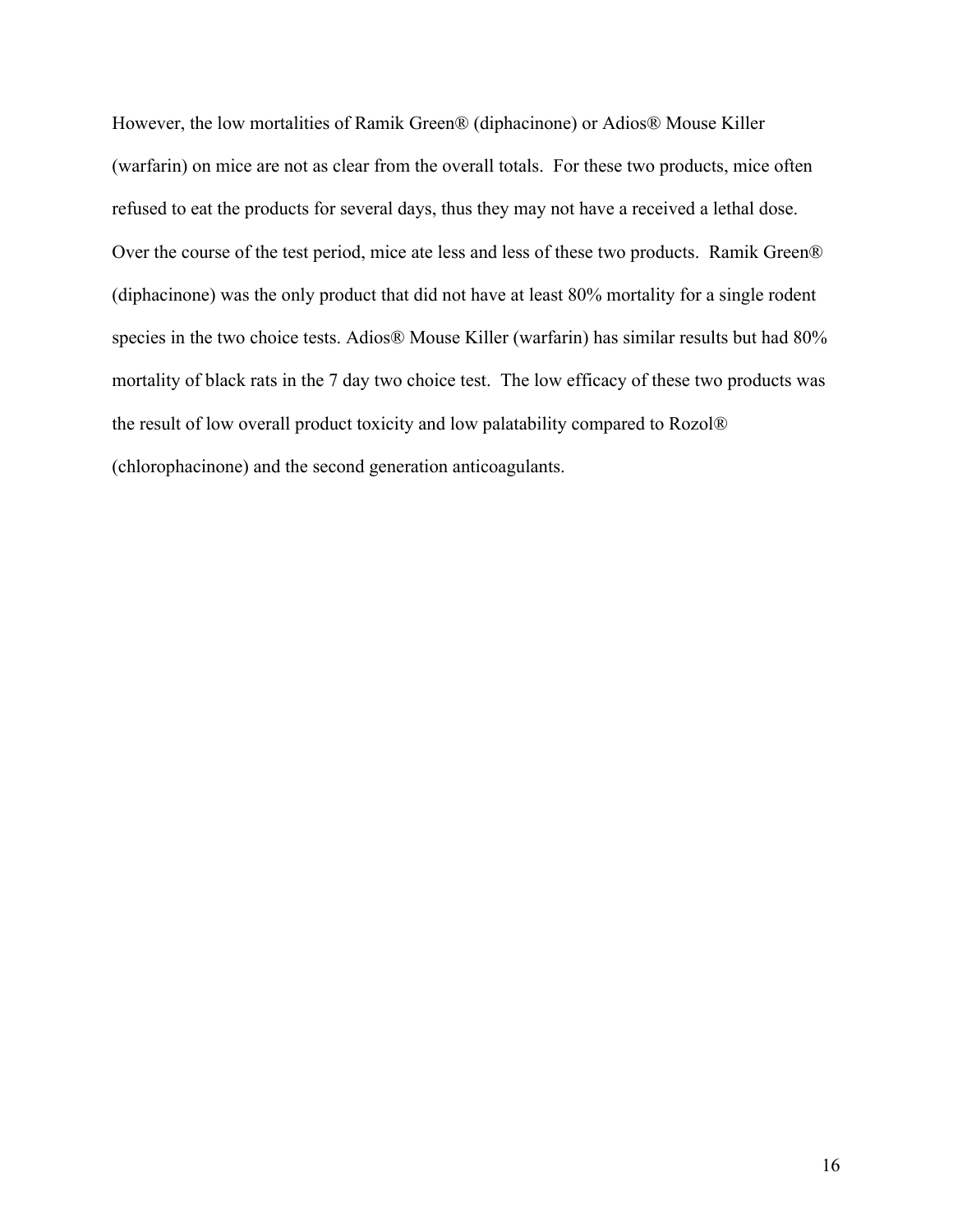## **Literature Cited:**

- Cherry, L. D., M. D. Gunnoe, and R. B. L. Vanlier, 1982. The metabolism of bromethalin and its effects on oxidative phosphorylation and cerebrospinal fluid pressure. The Toxicologist  $2:108.$
- EPA (Environmental Protection Agency). 2007. Proposed Risk Mitigation Decision for Nine Rodenticides. January 17, 2007. Washington DC. 15 pp.
- Hadler, M. and A. Buckle. 1992. Forty-five years of anticoagulant rodenticides: past, present, and future trends. Proceedings Vertebrate Pest Conference 15:149-155.
- Howald, G., C. J. Donlan, J. Pablo Galván, J. C. Russell, J. Parkes, A. Samaniego, Y. Wang, D. Veitch, P. Genovesi, M. Pascal, A. Saunders, and B. Tershy. 2007. Invasive Rodent Eradication on Islands. Conservation Biology 21:1258–1268
- Howald, G. R., K. R. Faulkner, B. Tershy, B. Keitt, H. Gellerman, E. M. Creel, M. Grinnel, S. Ortega, and D. A. Croll. 2005. Eradication of black rat from Anacapa Island: biological and social considerations. Pages 299–312 *in* D. K. Garcelon and C. A. Schwemm, editors. Proceedings of the sixth California Islands symposium. Institute for Wildlife Studies, Arcata, California.
- Howald, G., P. Mineau, J. Elliott, and K. Cheng. 1999. Brodifacoum poisoning of avian scavengers during rat control at a seabird colony. Ecotoxicology 8:431-447.
- Jacobs, W. 1994. Pesticides federally registered for control of terrestrial vertebrate pests. Pages G-1 – G-22 in S. Hygnstrom, R. Timm, and G. Larson, eds. Prevention and Control of Wildlife Damage. University of Nebraska, Cooperative Extension Service, Lincoln, Nebraska.
- Johnston, J. J., D. L. Nolte, B. A. Kimball, K. R. Perry and J. C. Hurley. 2005. Increasing acceptance and efficacy of zinc phosphide rodenticide baits via modification of the carbohydrate profile. Crop Protection 24: 381-385
- Linder, G., and G. Joermann. 2001. Assessing hazard and risk of chemical exposures to wild mammals: food chain analysis and its role in ecological risk assessment. Pages 635-670 *in* R. F. Shore and B. A. Rattner, eds. Ecotoxicology of Wild Mammals. John Wiley & Sons, New York.
- Park, K. P. 1982. A comparison of vitamin K antagonism by Mouse Killer (warfarin), defenacoum, and brodifacoum in the rabbit. Biochemical Pharmacology 31:3635-3639.
- Pelz, H. J., D. Hänisch and G. Lauenstein, 1995. Resistance to anticoagulant rodenticides in Germany and future strategies to control Rattus norvegicus. Pesticide Science 43: 61–67.
- SAS. 2004, Statistical Analysis System, version 9.1. SAS Institute, Inc., Cary, North Carolina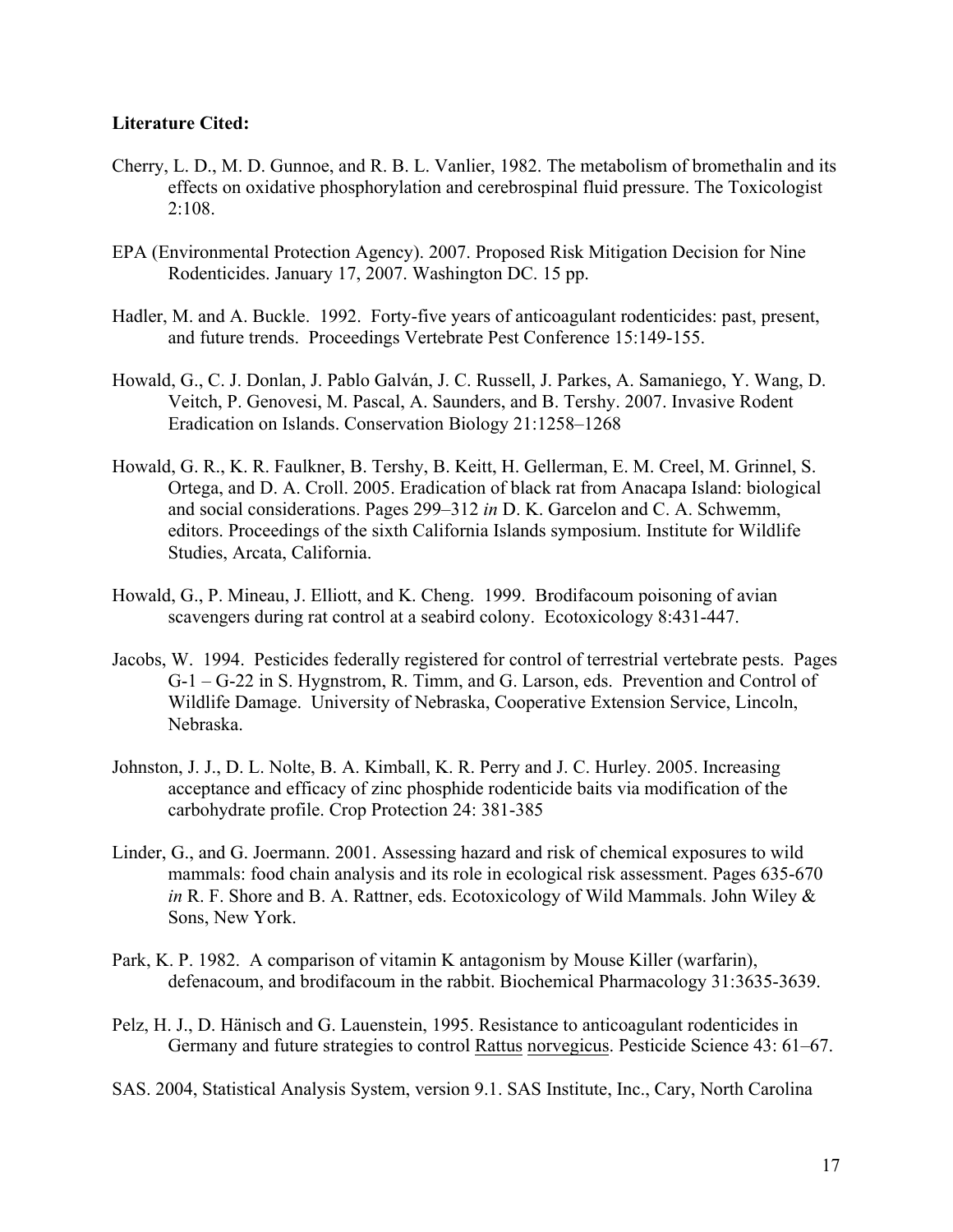- Stone, W., J. Okoniewski, and J. Stedelin. 1999. Poisoning of wildlife with anticoagulant rodenticides in New York. Journal of Wildlife Diseases 35:187-193.
- Swift, C. 1998. Laboratory bioassays with wild-caught black and Polynesian rats to determine minimum amounts of Ramik Green (0.005% diphacinone) and exposure times for filed broadcast applications in Hawaii. M.S. Thesis, University of Hawaii, Honolulu, HI.
- Sugihara, R. T. 1997. RANDSEL: Randomly selecting and assigning animals to treatment groups. Wildlife Society Bulletin 25: 183-184.
- Thijssen, H. H. W. 1995. Mouse Killer (warfarin)-based rodenticides: mode of action and mechanism of resistance. Pesticide Science 43, 73-78.
- Veitch, C. R., and M. N. Clout, eds. 2002. Turning the tide: the eradication of invasive species. Invasive Species Specialist Group, Species Survival Commission, World Conservation Union, Gland, Switzerland.
- Witmer, G., E. Campbell, and F. Boyd. 1998. Rat management for endangered species protection in the U.S. Virgin Islands. Proceedings Vertebrate Pest Conference 18:281- 286.
- Zar, J. H. 1999. Biostatistical analysis. 4<sup>th</sup> Edition. Prentice-Hall, Upper Saddle River, New Jersey. 663pp.